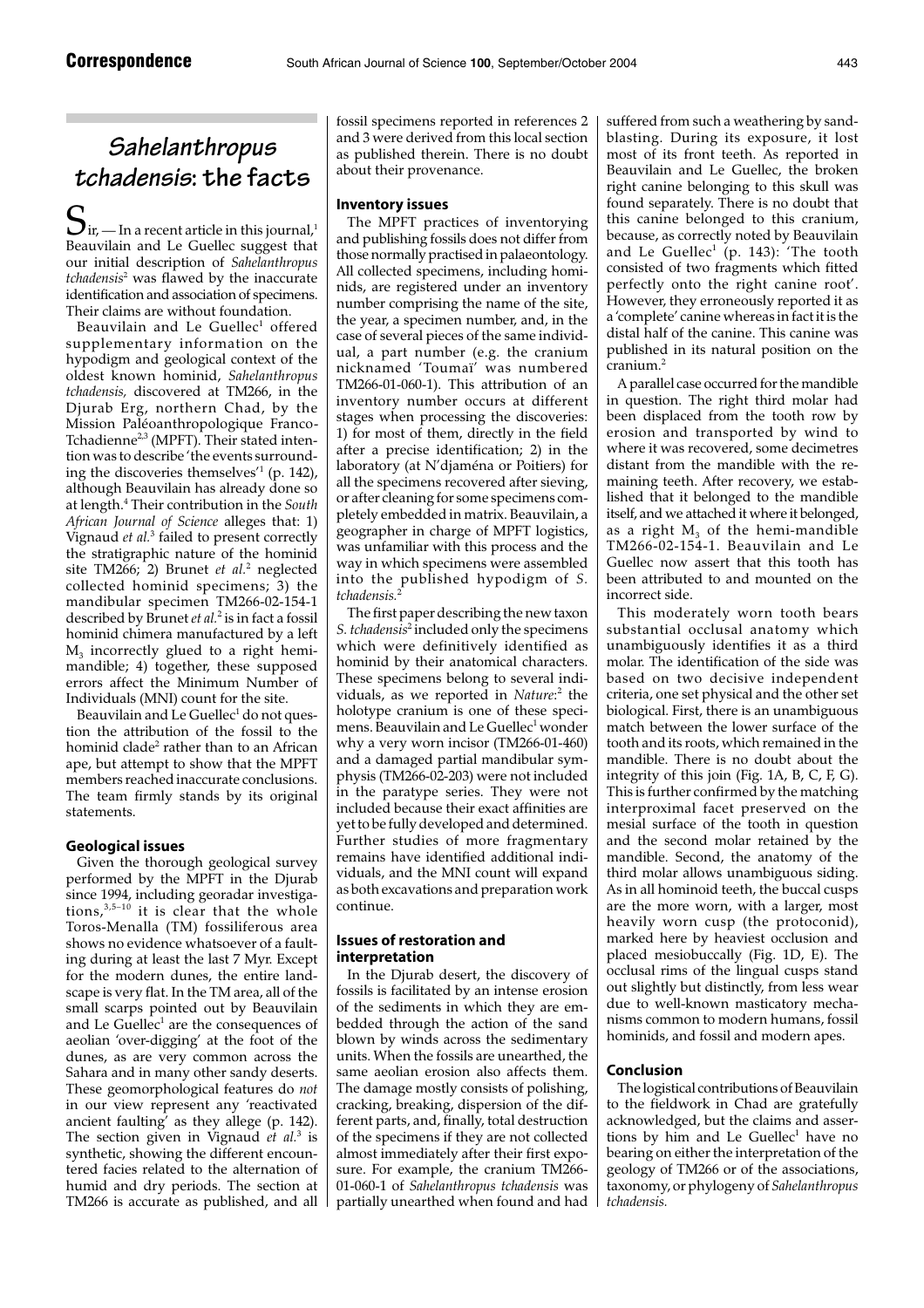

**Fig. 1**. Right hemi-mandible TM266-02-154-1 of Sahelanthropus tchadensis. A, B, and C: CT scans (courtesy: University Museum, University of Tokyo) at the level of the M<sub>3</sub>. The mandibular corpus and the retained roots of the M<sub>2</sub> are in light red. The crown of the third lower molar found separately and claimed to be a left one is in blue. A precise matching between the  $M<sub>3</sub>$  crown and the corresponding roots in the hemi-mandible can be observed. The interstitial space between the  $M<sub>3</sub>$  and its roots corresponds to thickness of the glue used to affix the tooth to its roots. **A**, Sagittal sections with mesial side at right – from right to left, CT scans are respectively shot at 3.33 mm, 4.41 mm, 7.83 mm, and 8.70 mm from the buccal edge of the tooth; **B**, transversal sections with lingual side at right – from right to left, CT scans are respectively shot at 2.67 mm, 3.69 mm, 4.11 mm, and 9.36 mm from the mesial edge of the tooth; **C**, sections parallel to the occlusal surface, at the cervix level and below, with mesial side at top – from right to left, CT scans are respectively shot at 6.93 mm, 7.14 mm, 7.44 mm, and 7.80 mm from the occlusal edge of the tooth. Mesially, the mesio-buccal and mesio-lingual roots remaining in the corpus (see F) appear in light red and show exact matching with the M<sub>3</sub> crown (in blue); **D**, occlusal view of the complete specimen with its M<sub>3</sub>; **E**, occlusal view of the M<sub>3</sub>; **F**, occlusal view of the M<sub>3</sub> roots; **G**, disto-lingual view of the join (white arrow) between the  $M_3$  and its distal root. All scale bars are 0.5 mm.

We thank the Chadian authorities (Ministère de l'Education Nationale de l'Enseignement Supérieur et de la Recherche, Université de N'djaména, CNAR). We extend gratitude for their support to the French ministries, Ministère français de l'Education Nationale (Faculté des Sciences, Université de Poitiers), Ministère de la Recherche (CNRS : SDV & ECLIPSE), Ministère des Affaires Etrangères (DCSUR, Paris and SCAC N'djamena), to the Région Poitou-Charentes, to the RHOI (F.C. Howell and T.D. White) funded by the NSF and also to the Armée Française, MAM and Epervier, for logistic support. We specially thank G. Suwa (University Museum, University of Tokyo) for the CT scans, and C.O. Lovejoy

and T.D. White for stimulating discussions. We especially thank also all the other MPFT members who joined us for the field missions, and G. Florent, C. Noël and S. Riffaut for administrative and technical support.

- Beauvilain A. and Le Guellec Y. (2004). Further details concerning fossils attributed to *Sahelanthropus tchadensis* (Toumaï). *S. Afr. J. Sci.* **100**, 142–144.
- 2. Brunet M., Guy F., Pilbeam D., Mackaye H.T., Likius A., Ahounta D., Beauvilain A., Blondel C., Bocherens H., Boisserie J-R., Bonis L. de, Coppens Y., Dejax J., Denys C., Duringer P., Eisenmann V., Fanoné G., Fronty P., Geraads D., Lehmann T., Lihoreau F., Louchart A., Mahamat A., Merceron G., Mouchelin G., Otero O., Pelaez Campomanes P., Ponce De Leon M., Rage J-C., Sapanet M., Schuster M., Sudre J., Tassy P., Valentin X., Vignaud P., Viriot L., Zazzo A. and Zollikofer C. (2002). A new hominid from the Upper Miocene of Chad, Central Africa. *Nature* **418**, 145–151.
- 3. Vignaud P., Duringer P., Mackaye H.T., Likius A., Blondel C., Boisserie J-R., Bonis L. de, Eisenmann V., Etienne M-E., Geraads D., Guy F., Lehmann T., Lihoreau F., Lopez-Martinez N., Mourer-Chauviré C., Otero O., Rage J-C., Schuster M., Viriot L., Zazzo A. and Brunet M. (2002). Geology and palaeontology of the Upper Miocene Toros-Menalla hominid locality, Chad. *Nature* **418**, 152–155.
- 4. Beauvilain A. (2003). *Toumaï, l'aventure humaine.*La Table Ronde, Paris.
- 5. Brunet M., Beauvilain A., Coppens Y., Heintz E., Moutaye A.H.E. and Pilbeam D. (1995). The first australopithecine 2500 kilometres west of the Rift Valley (Chad). *Nature* **378**, 273–274.
- 6. Brunet M., Beauvilain A., Geraads D., Guy F., Kasser M., Mackaye H.T., Maclatchy L.M., Mouchelin G., Sudre J. and Vignaud P. (1998). Tchad: découverte d'une faune de Mammifères du pliocène inférieur. *C. R. Acad. Sci. Paris* **326**, 153–158.
- 7. Brunet M. and M.P.F.T. (2000). Chad: discovery of a vertebrate fauna close to the Mio-Pliocene boundary. *J. Vert. Paleont.* **20**(1), 205–209.
- 8. Schuster M. (2002). *Sédimentologie et paléoécologie des séries à vertébrés du paléolac Tchad depuis le Miocène supérieur.* Ph.D. thesis, Université Louis Pasteur, Strasbourg.
- 9. Ghienne J.M., Schuster M., Bernard A., Duringer Ph. and Brunet M. (2001). The Holocene giant Lake Chad revealed by digital elevation models. *Quat. Int.* **87**, 81–85
- 10. Schuster M., Duringer Ph., Ghienne J.F., Beauvilain A., Mackaye H.T., Vignaud P. and Brunet M. (2003). Discovery of coastal conglomerates around the Hadjer El Khamis Inselbergs (Western Chad, Central Africa): a new evidence for lake Mega-Chad episodes. The coastal conglomerates of Lake Mega-Chad. *Earth Surf. Proc. Landf.* **28**(10), 1059–1069.

# Michel Brunet<sup>®\*</sup> and MPFT<sup>+</sup>

<sup>†</sup>Jean-Renaud Boisserie<sup>a,b</sup>, Djimdoumalbaye Ahounta<sup>c</sup>, Cécile Blondel<sup>a</sup>, Louis de Bonis<sup>a</sup>, Yves Coppens<sup>d</sup>, Christiane Denys<sup>e</sup>, Philippe Duringer<sup>f</sup>, Véra Eisenmann<sup>e</sup>, Pierre Fronty<sup>a</sup>, Denis Geraads<sup>9</sup>, Gongdibé Fanoné<sup>c</sup>, Franck Guy<sup>a,k</sup>, Thomas Lehmann<sup>a</sup>, Fabrice Lihoreau<sup>a,h</sup>, Andossa Likius<sup>h</sup>, Antoine Louchart<sup>i</sup>, Hassane Taisso Mackaye<sup>h</sup>, Olga Otero<sup>a</sup>, Pablo Pelaez Campomanes<sup>i</sup>, David Pilbeam<sup>k</sup>, Marcia Ponce De Leon<sup>!</sup>, Jean-Claude Rage<sup>e</sup>, Mathieu Schuster<sup>f</sup>, Pascal Tassy<sup>e</sup>, Xavier Valentin<sup>a</sup>, Patrick Vignaud<sup>a</sup>, Laurent Viriot<sup>a</sup> and Christoph Zollikofer<sup>!</sup>.

a CNRS UMR 6046, Université de Poitiers, 40 Avenue du Recteur Pineau, 86022 Poitiers Cedex, France; <sup>b</sup>Laboratory for Human Evolutionary Studies, University of California, 3060 Valley Life Sciences Building, Berkeley, CA 94720, U.S.A.; <sup>c</sup>Centre National d'Appui la Recherche, BP 1228, N'Djaména, Tchad; <sup>d</sup>Collège de France, place Marcellin

\*Author for correspondence. E-mail: michel.brunet@univ-poitiers.fr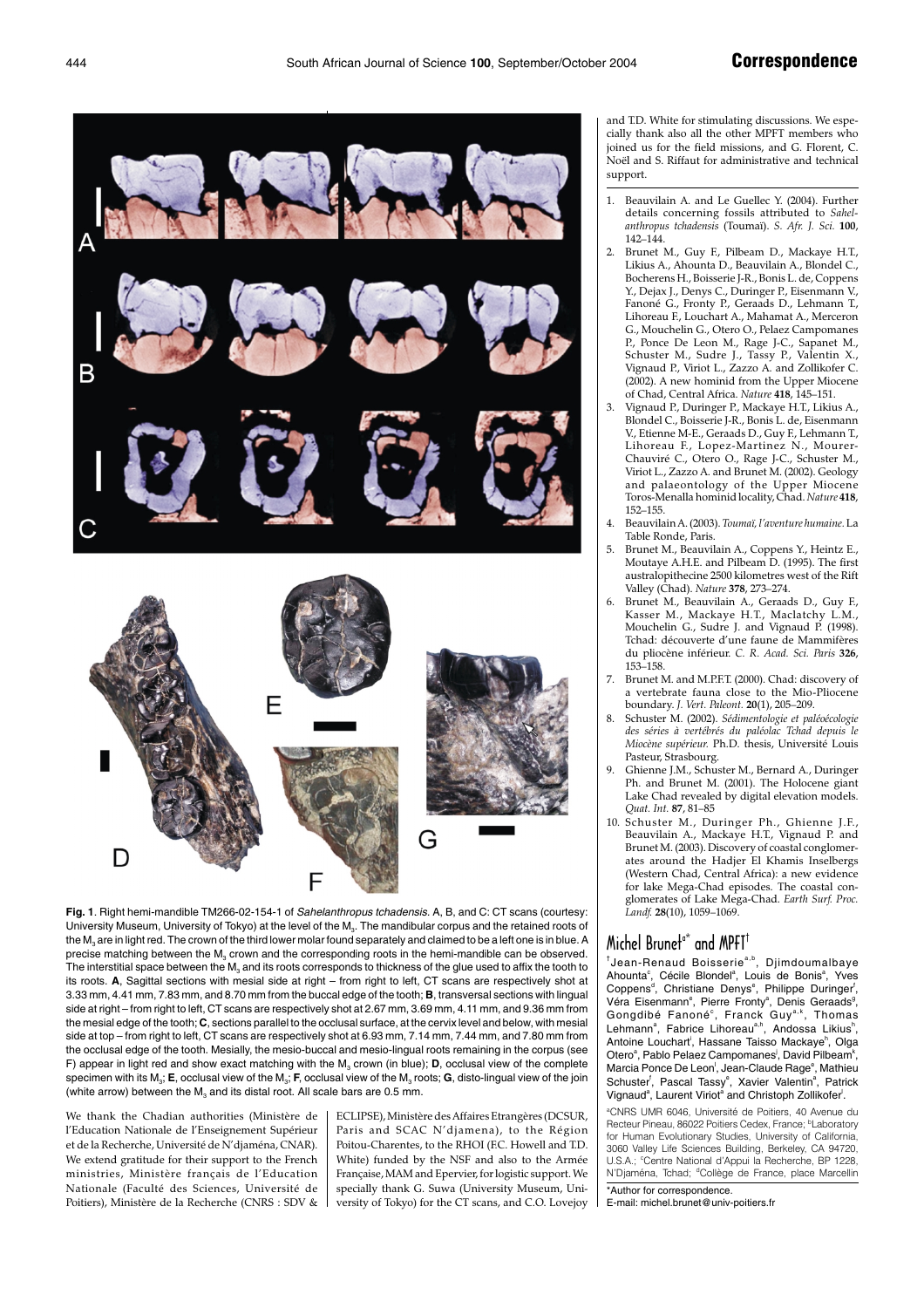Berthelot, 75005 Paris, France; <sup>e</sup>Muséum National d'Histoire Naturelle et CNRS UMR 8569, rue Cuvier, 75005 Paris, France; <sup>f</sup>CNRS UMR 7517, Université Louis Pasteur, 1 rue Blessig, 67084 Strasbourg, France; <sup>9</sup>CNRS UPR 2147, 44 rue de l'Amiral Mouchez, 75014 Paris, France; h Université de N'Djaména, BP 1117, N'Djaména, Tchad; i CNRS UMR 5125, Université Claude Bernard, 27–43 Bd du 11 novembre 1918, 69622 Villeurbanne, France; <sup>j</sup> Museo de Ciencias Naturales, C/Guttierez Abascal 2, 28006 Madrid, Spain; kPeabody Museum, Harvard University, 11 Divinity Avenue, Cambridge, MA 02138, U.S.A.; <sup>I</sup>Anthropologisches Institut/Multimedia Laboratorium, Universität Zürich-Irchel, Winterthurer Str. 190, 8057 Zürich, Switzerland.

# **Beauvilain and Le Guellec reply**

Brunet *et al.*<sup>1</sup> criticize three main points in our article $^2$ : a) the tectonic origin of the Toros-Menalla scarp, b) the determination of side of an isolated molar that was stuck onto a right mandible attributed to *Sahelanthropus tchadensis*from site TM 266, and c) the inventory of fossils. We respond to each of these criticisms in turn and conclude that our original hypothesis and interpretation are likely to be correct.

# **Geological issues in the Djourab**

Brunet *et al.*<sup>1</sup> report that georadar did not yield any evidence of faulting in the Toros-Menalla region, and they ascribe the formation of the scarp to 'overdigging' by wind. Whilst wind deflation does indeed cause depressions in deserts, such basins are seldom linear, usually being undulating in outline or spoon-shaped. The fact that the scarp in question is rectilinear over a distance of more than 40 km suggests an underlying tectonic origin. Elsewhere in the Chad Basin<sup>3</sup> there is evidence of neotectonic activity including the western shore of Lake Chad, which runs straight NNW–SSE for nearly 250 km, a trend that continues along the Dilia Valley (Niger) over an even greater distance. The Bahr el Ghazal Valley is almost straight NNE–SSW for more than 450 km, with a cliff on the left bank in its lower reaches. This neotectonic activity frequently reactivates ancient fractures.<sup>4</sup>

Georadar was indeed used in January 1999 but only at sites east of the Bahr el Ghazal (the Toros-Menalla region is on the west side). On fossil and recent dunes it revealed reflectors only 1 to 2 metres thick,<sup>5</sup> and in sandstone it 'did not yield an image at depths greater than 1 metre.'5 This georadar equipment is not designed to locate evidence of faulting, and it was not used to search for faults in the Djourab. Thus failure of the equipment to reveal faults in the region does not provide a sound argument against our view that the linear stuctures that occur there are likely to be of tectonic origin.

We thus maintain our original view that the Toros-Menalla scarp, which yielded all the fossils of *Sahelanthropus tchadensis,* owes its origins to tectonic activity. It has subsequently been deflated by the wind, but this has only modified its form rather than being the original cause of it.

# **Restoration and interpretation of** *Sahelanthropus* **fossils**

The fossils from the Djourab are well mineralized but are often abraded by wind-blown sand. There are strong daily changes in temperature, which can range from 50°C air temperature at ground level in the day to light frost at night. At midday, pebbles and fossils lying on the surface of the ground can be too hot to touch. These changes lead to fissuring of fossils, which usually have planar fracture surfaces rather than strongly curved ones. Crusts covering the fossils are either in the form of a very adhesive, hard grey, chemically-resistant matrix, or as an iron-rich concretion, coloured by manganese, often separated from the fossil itself by a small space occupied by sand (see Fig. 1).

The skull of Toumaï, which was found upside down on the sand, was protected from erosion by the second type of crust, whereas the right hemi-mandible TM 266-02-154-1 had traces of grey matrix (Fig. 2), which also covered the base of the isolated  $M<sub>3</sub>$ . For this reason we consider that the cranium on the one hand, and the mandible and the  $M<sub>3</sub>$  on the other were not fossilized in the same deposits and are thus probably not contemporary.

The simplest reconstruction of the history of the  $M<sub>3</sub>$  and the right hemi-mandible is that they were broken before burial and fossilization some 6 to 7 million years ago, as shown by the matrix covering the broken surface of the distal root of the  $M<sub>3</sub>$ (Fig. 2). Later on, they became encrusted under near-surface conditions. Recently exhumed by the wind, abrasion has removed much of their cover of matrix and has polished their surface, while thermal variations have resulted in damage to some of the teeth. The  $M<sub>3</sub>$  was presumably the last specimen to erode out of the sediments as its surface is well

preserved. Conversely, the other right mandible (TM 266-02-203), discovered in March 2002 without teeth a dozen metres from the mandible and  $M<sub>3</sub>$ , was the first to erode out.

# **Biological considerations of the M3**

One of the arguments put forward by Brunet *et al.*<sup>1</sup> concerning the determination of side of the isolated  $M<sub>3</sub>$  is the wear pattern. However, examination of the last upper molar in the skull of Toumaï (Fig. 1) indicates that we need to be cautious about the interpretation of wear on cusps in general. Curiously, in this particular instance wear on the buccal cusps is closely similar to that on the lingual ones.

Because of this, from the beginning of our study, $2$  we attached more importance to the grooves, which were less affected by wear during life (and more recently by wind abrasion), and are thus better preserved than the tops of the cusps. Firstly, the similarity between the fossil  $M_3$ and a 'modern' human molar is striking. The alignment on a regular curve of the three buccal cusps (protoconid, hypoconid, hypoconulid) and their decrease in size mesio-distally constitute a determining criterion. Secondly, the intercuspid column that we named the metaconulid in our article evokes more a morphological variant of the lingual surface of the tooth than one of the buccal surface. Thirdly, the orientation of the main disto-buccal groove accords precisely in its occlusal articular dynamic relationship with the oblique crest (*crista obliqua*) ['*pont d'émail'*] of the non-working maxillary molar when the opposite side of the jaw is engaged in chewing as in other anthropomorphs.<sup>6</sup>

A second line of argument employed by Brunet *et al.*<sup>1</sup> to demonstrate that the  $M_3$ fits onto the right mandible was a series of scans in which the broken surface of the base of the tooth and the roots in the mandible were shown to be compatible with each other, being separated only by a thin but continuous layer of glue. It is



**Figs 1–3**. Photographs of specimens attributed to Sahelanthropus tchadensis (taken of the cranium at 08:00 on 19 July 2001): 1, the M<sup>3</sup> in the cranium; 2, oblique lingual view of the roots of the M<sub>3</sub> in the mandible (note in particular the relatively planar fracture surface of the distal root, which curves distally and buccally at a constant level (black arrow), and compare it with the antero-posteriorly curved surface marked by an arrow in the image provided by Brunet *et al.*<sup>1</sup>); 3, root of the right C<sup>1</sup> in the cranium of Toumaï. (Scale bars: 10 mm.)